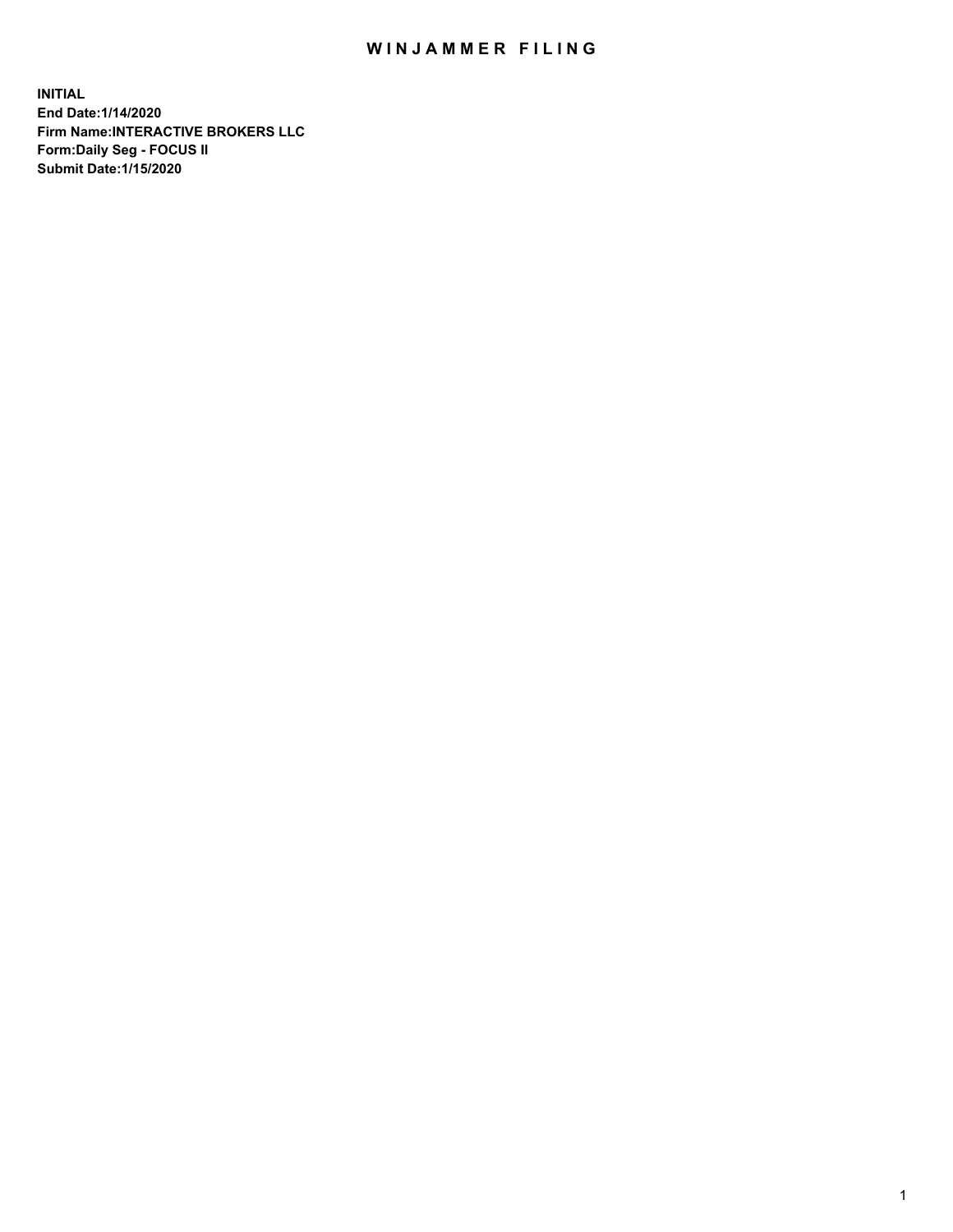**INITIAL End Date:1/14/2020 Firm Name:INTERACTIVE BROKERS LLC Form:Daily Seg - FOCUS II Submit Date:1/15/2020 Daily Segregation - Cover Page**

| Name of Company                                                                                                                                                                                                                                                                                                                 | <b>INTERACTIVE BROKERS LLC</b>                                                   |
|---------------------------------------------------------------------------------------------------------------------------------------------------------------------------------------------------------------------------------------------------------------------------------------------------------------------------------|----------------------------------------------------------------------------------|
| <b>Contact Name</b>                                                                                                                                                                                                                                                                                                             | <b>James Menicucci</b>                                                           |
| <b>Contact Phone Number</b>                                                                                                                                                                                                                                                                                                     | 203-618-8085                                                                     |
| <b>Contact Email Address</b>                                                                                                                                                                                                                                                                                                    | jmenicucci@interactivebrokers.c<br>om                                            |
| FCM's Customer Segregated Funds Residual Interest Target (choose one):<br>a. Minimum dollar amount: ; or<br>b. Minimum percentage of customer segregated funds required:% ; or<br>c. Dollar amount range between: and; or<br>d. Percentage range of customer segregated funds required between:% and%.                          | <u>0</u><br>$\overline{\mathbf{0}}$<br>155,000,000 245,000,000<br>0 <sub>0</sub> |
| FCM's Customer Secured Amount Funds Residual Interest Target (choose one):<br>a. Minimum dollar amount: ; or<br>b. Minimum percentage of customer secured funds required:%; or<br>c. Dollar amount range between: and; or<br>d. Percentage range of customer secured funds required between:% and%.                             | <u>0</u><br>$\overline{\mathbf{0}}$<br>80,000,000 120,000,000<br>0 <sub>0</sub>  |
| FCM's Cleared Swaps Customer Collateral Residual Interest Target (choose one):<br>a. Minimum dollar amount: ; or<br>b. Minimum percentage of cleared swaps customer collateral required:%; or<br>c. Dollar amount range between: and; or<br>d. Percentage range of cleared swaps customer collateral required between: % and %. | <u>0</u><br>$\underline{\mathbf{0}}$<br>0 <sub>0</sub><br>0 <sub>0</sub>         |

Attach supporting documents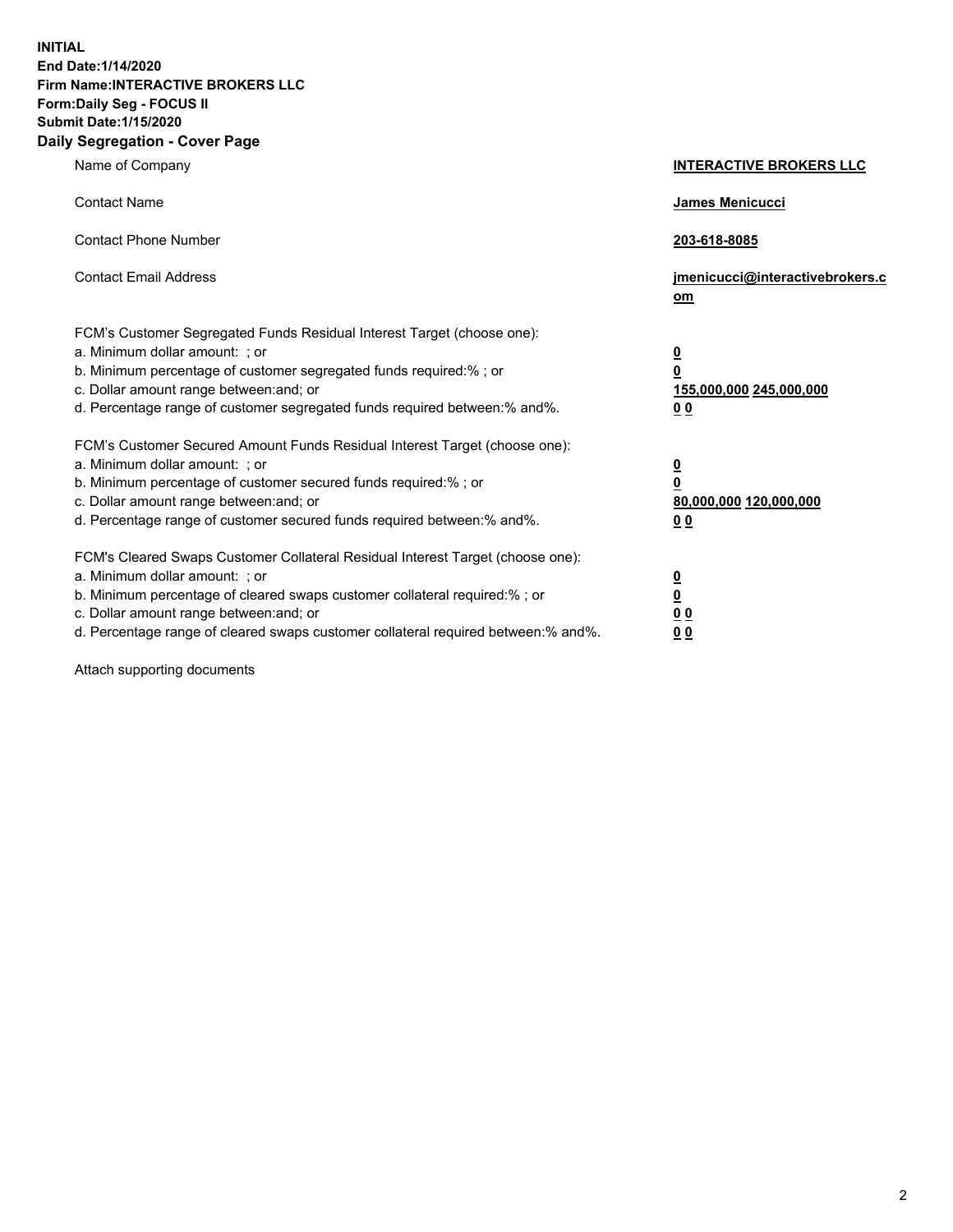## **INITIAL End Date:1/14/2020 Firm Name:INTERACTIVE BROKERS LLC Form:Daily Seg - FOCUS II Submit Date:1/15/2020 Daily Segregation - Secured Amounts**

|     | Dany Ocgregation - Occarea Anioants                                                                        |                                                       |
|-----|------------------------------------------------------------------------------------------------------------|-------------------------------------------------------|
|     | Foreign Futures and Foreign Options Secured Amounts                                                        |                                                       |
|     | Amount required to be set aside pursuant to law, rule or regulation of a foreign                           | $0$ [7305]                                            |
|     | government or a rule of a self-regulatory organization authorized thereunder                               |                                                       |
| 1.  | Net ledger balance - Foreign Futures and Foreign Option Trading - All Customers                            |                                                       |
|     | A. Cash                                                                                                    | 492,501,107 [7315]                                    |
|     | B. Securities (at market)                                                                                  | $0$ [7317]                                            |
| 2.  | Net unrealized profit (loss) in open futures contracts traded on a foreign board of trade                  | 15,821,267 [7325]                                     |
| 3.  | Exchange traded options                                                                                    |                                                       |
|     | a. Market value of open option contracts purchased on a foreign board of trade                             | <b>159,876</b> [7335]                                 |
|     | b. Market value of open contracts granted (sold) on a foreign board of trade                               | -247,474 [7337]                                       |
| 4.  | Net equity (deficit) (add lines 1.2. and 3.)                                                               | 508,234,776 [7345]                                    |
| 5.  | Account liquidating to a deficit and account with a debit balances - gross amount                          | 3,915 [7351]                                          |
|     | Less: amount offset by customer owned securities                                                           | 0 [7352] 3,915 [7354]                                 |
| 6.  | Amount required to be set aside as the secured amount - Net Liquidating Equity                             | 508,238,691 [7355]                                    |
|     | Method (add lines 4 and 5)                                                                                 |                                                       |
| 7.  | Greater of amount required to be set aside pursuant to foreign jurisdiction (above) or line                | 508,238,691 [7360]                                    |
|     | 6.                                                                                                         |                                                       |
|     | FUNDS DEPOSITED IN SEPARATE REGULATION 30.7 ACCOUNTS                                                       |                                                       |
| 1.  | Cash in banks                                                                                              |                                                       |
|     | A. Banks located in the United States                                                                      | 39,602,693 [7500]                                     |
|     | B. Other banks qualified under Regulation 30.7                                                             | 0 [7520] 39,602,693 [7530]                            |
| 2.  | Securities                                                                                                 |                                                       |
|     | A. In safekeeping with banks located in the United States                                                  | 490,709,530 [7540]                                    |
|     | B. In safekeeping with other banks qualified under Regulation 30.7                                         | 0 [7560] 490,709,530 [7570]                           |
| 3.  | Equities with registered futures commission merchants                                                      |                                                       |
|     | A. Cash                                                                                                    | $0$ [7580]                                            |
|     | <b>B.</b> Securities                                                                                       | $0$ [7590]                                            |
|     | C. Unrealized gain (loss) on open futures contracts                                                        | $0$ [7600]                                            |
|     | D. Value of long option contracts                                                                          | $0$ [7610]                                            |
|     | E. Value of short option contracts                                                                         | 0 [7615] 0 [7620]                                     |
| 4.  | Amounts held by clearing organizations of foreign boards of trade                                          |                                                       |
|     | A. Cash                                                                                                    | $0$ [7640]                                            |
|     | <b>B.</b> Securities                                                                                       | $0$ [7650]                                            |
|     | C. Amount due to (from) clearing organization - daily variation                                            | $0$ [7660]                                            |
|     | D. Value of long option contracts                                                                          | $0$ [7670]                                            |
|     | E. Value of short option contracts                                                                         | 0 [7675] 0 [7680]                                     |
| 5.  | Amounts held by members of foreign boards of trade                                                         |                                                       |
|     | A. Cash                                                                                                    | 88,995,928 [7700]                                     |
|     | <b>B.</b> Securities                                                                                       | $0$ [7710]                                            |
|     | C. Unrealized gain (loss) on open futures contracts                                                        | 8,875,045 [7720]                                      |
|     | D. Value of long option contracts                                                                          | 159,876 [7730]                                        |
|     | E. Value of short option contracts                                                                         | <mark>-247,474</mark> [7735] <b>97,783,375</b> [7740] |
| 6.  | Amounts with other depositories designated by a foreign board of trade                                     | $0$ [7760]                                            |
| 7.  | Segregated funds on hand                                                                                   | $0$ [7765]                                            |
| 8.  | Total funds in separate section 30.7 accounts                                                              | 628,095,598 [7770]                                    |
| 9.  | Excess (deficiency) Set Aside for Secured Amount (subtract line 7 Secured Statement<br>Page 1 from Line 8) | 119,856,907 [7380]                                    |
| 10. | Management Target Amount for Excess funds in separate section 30.7 accounts                                | 80,000,000 [7780]                                     |
| 11. | Excess (deficiency) funds in separate 30.7 accounts over (under) Management Target                         | 39,856,907 [7785]                                     |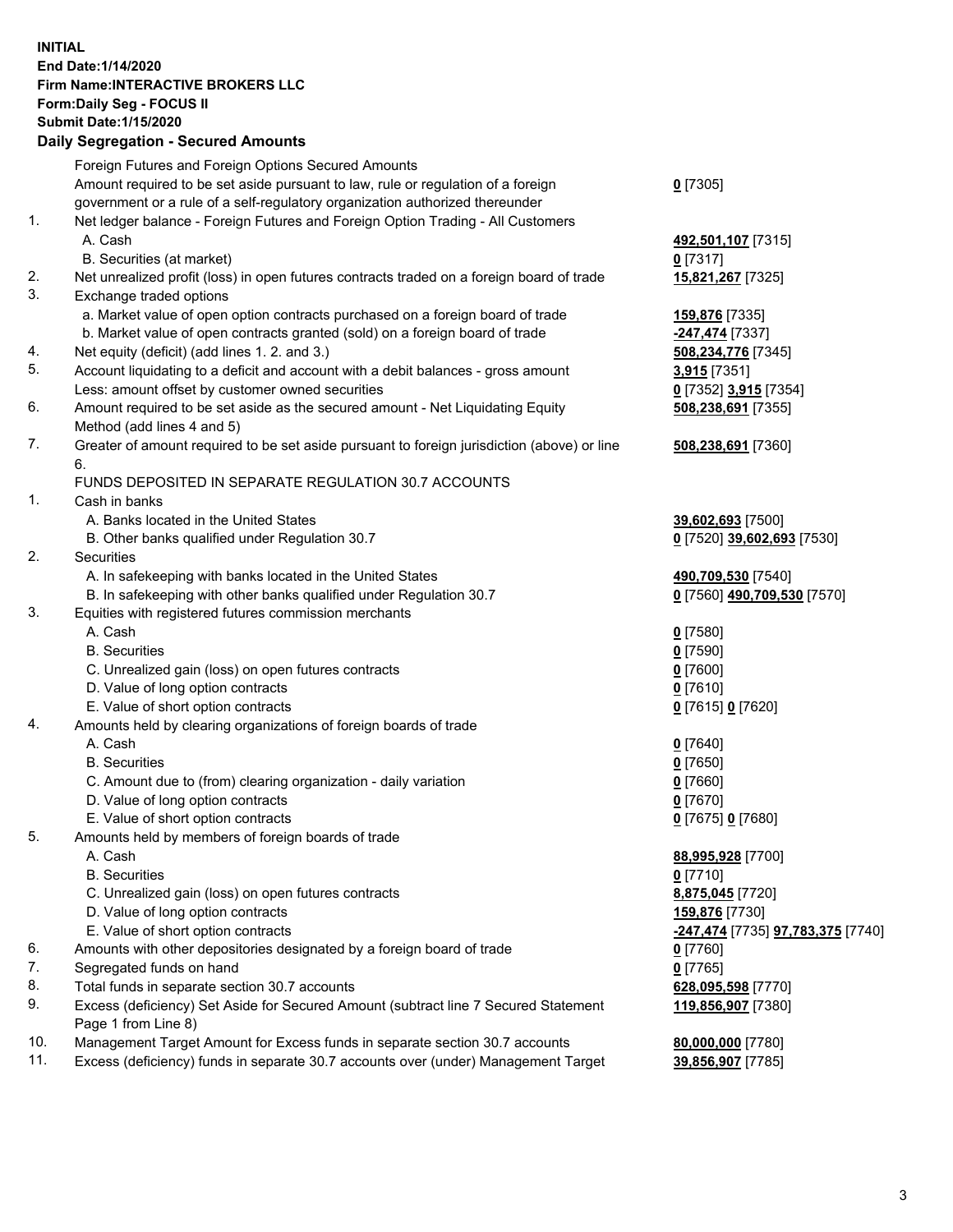**INITIAL End Date:1/14/2020 Firm Name:INTERACTIVE BROKERS LLC Form:Daily Seg - FOCUS II Submit Date:1/15/2020 Daily Segregation - Segregation Statement** SEGREGATION REQUIREMENTS(Section 4d(2) of the CEAct) 1. Net ledger balance A. Cash **4,072,937,540** [7010] B. Securities (at market) **0** [7020] 2. Net unrealized profit (loss) in open futures contracts traded on a contract market **39,855,249** [7030] 3. Exchange traded options A. Add market value of open option contracts purchased on a contract market **169,099,633** [7032] B. Deduct market value of open option contracts granted (sold) on a contract market **-203,568,894** [7033] 4. Net equity (deficit) (add lines 1, 2 and 3) **4,078,323,528** [7040] 5. Accounts liquidating to a deficit and accounts with debit balances - gross amount **942,632** [7045] Less: amount offset by customer securities **0** [7047] **942,632** [7050] 6. Amount required to be segregated (add lines 4 and 5) **4,079,266,160** [7060] FUNDS IN SEGREGATED ACCOUNTS 7. Deposited in segregated funds bank accounts A. Cash **1,012,692,992** [7070] B. Securities representing investments of customers' funds (at market) **1,945,727,410** [7080] C. Securities held for particular customers or option customers in lieu of cash (at market) **0** [7090] 8. Margins on deposit with derivatives clearing organizations of contract markets A. Cash **3,282,945** [7100] B. Securities representing investments of customers' funds (at market) **1,358,138,385** [7110] C. Securities held for particular customers or option customers in lieu of cash (at market) **0** [7120] 9. Net settlement from (to) derivatives clearing organizations of contract markets **-4,284,836** [7130] 10. Exchange traded options A. Value of open long option contracts **168,747,086** [7132] B. Value of open short option contracts **-203,249,830** [7133] 11. Net equities with other FCMs A. Net liquidating equity **0** [7140] B. Securities representing investments of customers' funds (at market) **0** [7160] C. Securities held for particular customers or option customers in lieu of cash (at market) **0** [7170] 12. Segregated funds on hand **0** [7150] 13. Total amount in segregation (add lines 7 through 12) **4,281,054,152** [7180] 14. Excess (deficiency) funds in segregation (subtract line 6 from line 13) **201,787,992** [7190] 15. Management Target Amount for Excess funds in segregation **155,000,000** [7194] 16. Excess (deficiency) funds in segregation over (under) Management Target Amount **46,787,992** [7198]

Excess